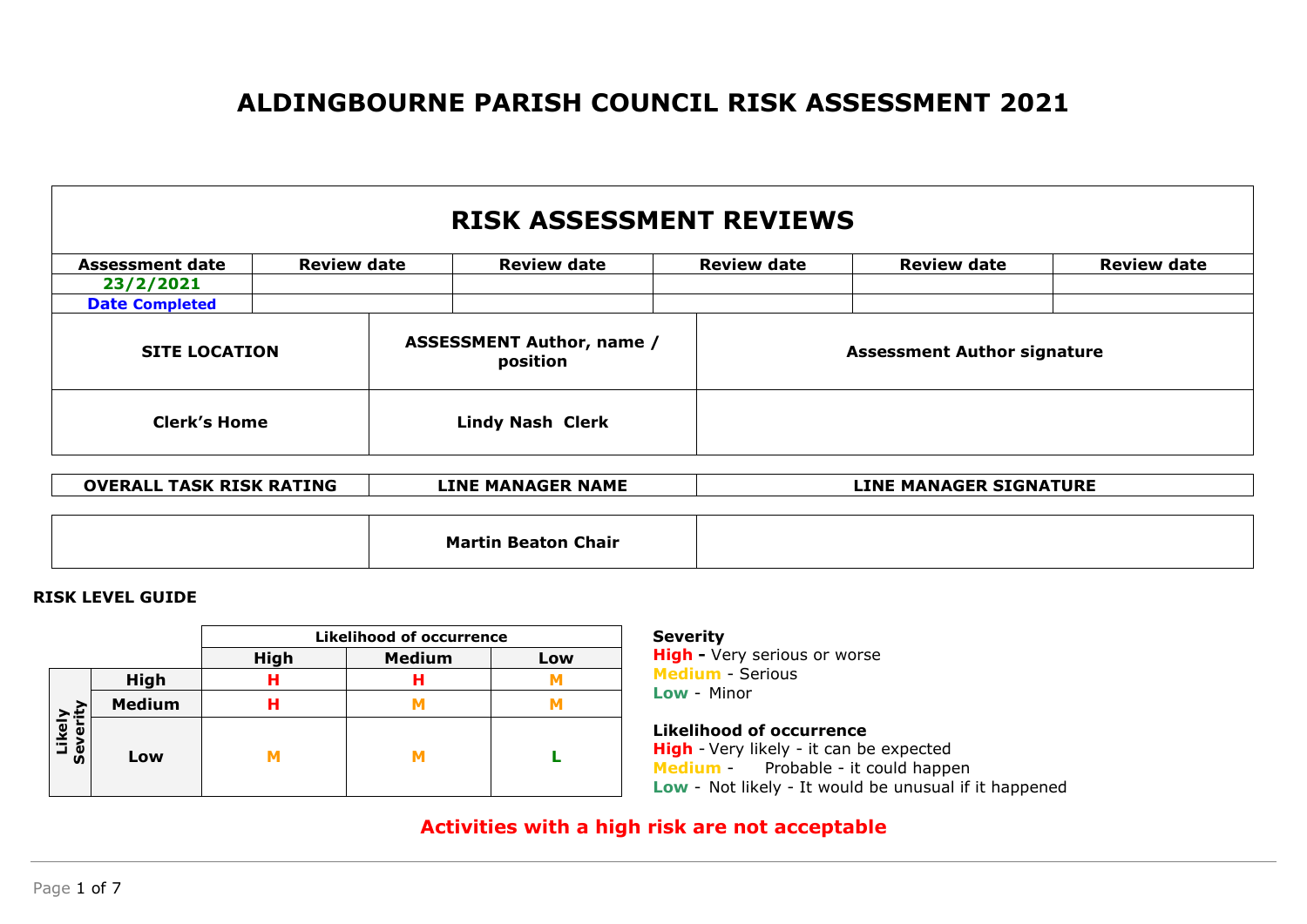| <b>Subject</b>                    | <b>Risks Identified</b>                                                                                                                                                                              | <b>Control Measures</b><br>What precautions are being /will be taken?                                                                                                                                                                                                                                                                                                                                                                                                                                                |                       | <b>Risk Level</b>     |                       | <b>Further action</b><br>required<br>Identify by whom<br>and when                                                                                                                                                |
|-----------------------------------|------------------------------------------------------------------------------------------------------------------------------------------------------------------------------------------------------|----------------------------------------------------------------------------------------------------------------------------------------------------------------------------------------------------------------------------------------------------------------------------------------------------------------------------------------------------------------------------------------------------------------------------------------------------------------------------------------------------------------------|-----------------------|-----------------------|-----------------------|------------------------------------------------------------------------------------------------------------------------------------------------------------------------------------------------------------------|
| <b>Financial &amp; Management</b> |                                                                                                                                                                                                      | Consider:<br>· legal requirements · good practice · Codes of Practice ·<br>generic RAs . own judgement                                                                                                                                                                                                                                                                                                                                                                                                               | đ<br>Severity<br>risk | Likelihood<br>of risk | Risk rating           | <b>Identify any</b><br>additional actions<br>required to make the<br>risk acceptable                                                                                                                             |
| <b>Business Continuity</b>        | Loss of operating information held by the<br>Clerk on the Parish Laptop.                                                                                                                             | The Clerk's laptop and all Parish Councillors iPads supplied for<br>Parish Council business all use Microsoft Office applications that are<br>automatically backed-up via Microsoft Sharevie/OneDrive cloud<br>storage hosted in duplicate locations. Microsoft Shareview provides<br>a historic view of data held that can be interrogated by date<br>The Councillor iPads also save all documents created/saved within<br>the Microsoft Office applications in the Apple iCloud.                                   | High                  | δŅ                    | $\sum_{i=1}^{n}$      | None required                                                                                                                                                                                                    |
| <b>Business Continuity</b>        | Loss or long-term incapacity of the<br>Clerk.                                                                                                                                                        | The Clerk will meet/speak weekly to the Chair and so updating the<br>Chair regularly on operations and projects.<br>A locum Clerk would be recruited to cover long term absence of the<br>Clerk.                                                                                                                                                                                                                                                                                                                     | Medium                | Medium                | Medium                | Weekly meetings to be<br>commenced between<br><b>Clerk and Chairman</b>                                                                                                                                          |
| <b>Business Continuity</b>        | Full or majority resignation of the<br>Council.                                                                                                                                                      | Maintain and adhere to Standing Orders<br>Maintain and adhere to Members Codes of Conduct<br>Clear and accurate minuting of Council meetings<br>Clear communication between Council, outside bodies and Clerk<br>Clear leadership and communication skills from Chair                                                                                                                                                                                                                                                | Low                   | $\sum_{i=1}^{n}$      | Low                   | None required                                                                                                                                                                                                    |
| Financial Record Keeping          | Mistakes in bank reconciliations<br>Mistakes in data input of invoices and<br>VAT figures<br>Mistakes in receipts and payments                                                                       | A payments schedule and bank accounts update is to be presented<br>within every Council meeting.<br>Payments are made within Council meetings and require two<br>signatories with proof of invoice<br>The Clerk reconciles the accounts on a monthly basis.<br>Quarterly bank reconciliations/receipts and payments and period<br>end checked by Chair and signed off<br>Quarterly budget figures submitted to Council<br>The Parish Council's accounts are audited by independent internal<br>and external auditors | Medium                | Medium                | Medium                | Monthly reconciliation<br>and quarterly budget<br>figures to be submitted<br>on a regular basis and<br>Finance meetings to be<br>held on a regular basis                                                         |
| Banking                           | Incorrect funds transferred from one<br>account to another<br>Fraudulent use of bank accounts<br>Bank charges due to late funding<br>transfers between accounts<br>Bank charges for returned cheques | The Council is in the process of transferring to on line banking. In<br>the interim the cheque book is held by the Clerk and all cheques are<br>written out by her following authorisation at a Council meeting and<br>require the signatures of two councillors who also initial the cheque<br>stubs. Cheques are not sent until the Clerk is satisfied that the<br>amounts are correct and properly authorised and sent by post to<br>the payees address quoting the invoice number.                               | Medium                | $\sum_{i=1}^{n}$      | $\sum_{i=1}^{\infty}$ | On line banking to be<br>established as a matter<br>of urgency so as to<br>improve more efficient<br>payment of creditors<br>and suppliers and easy<br>access to up to date<br>bank balances and<br>transactions |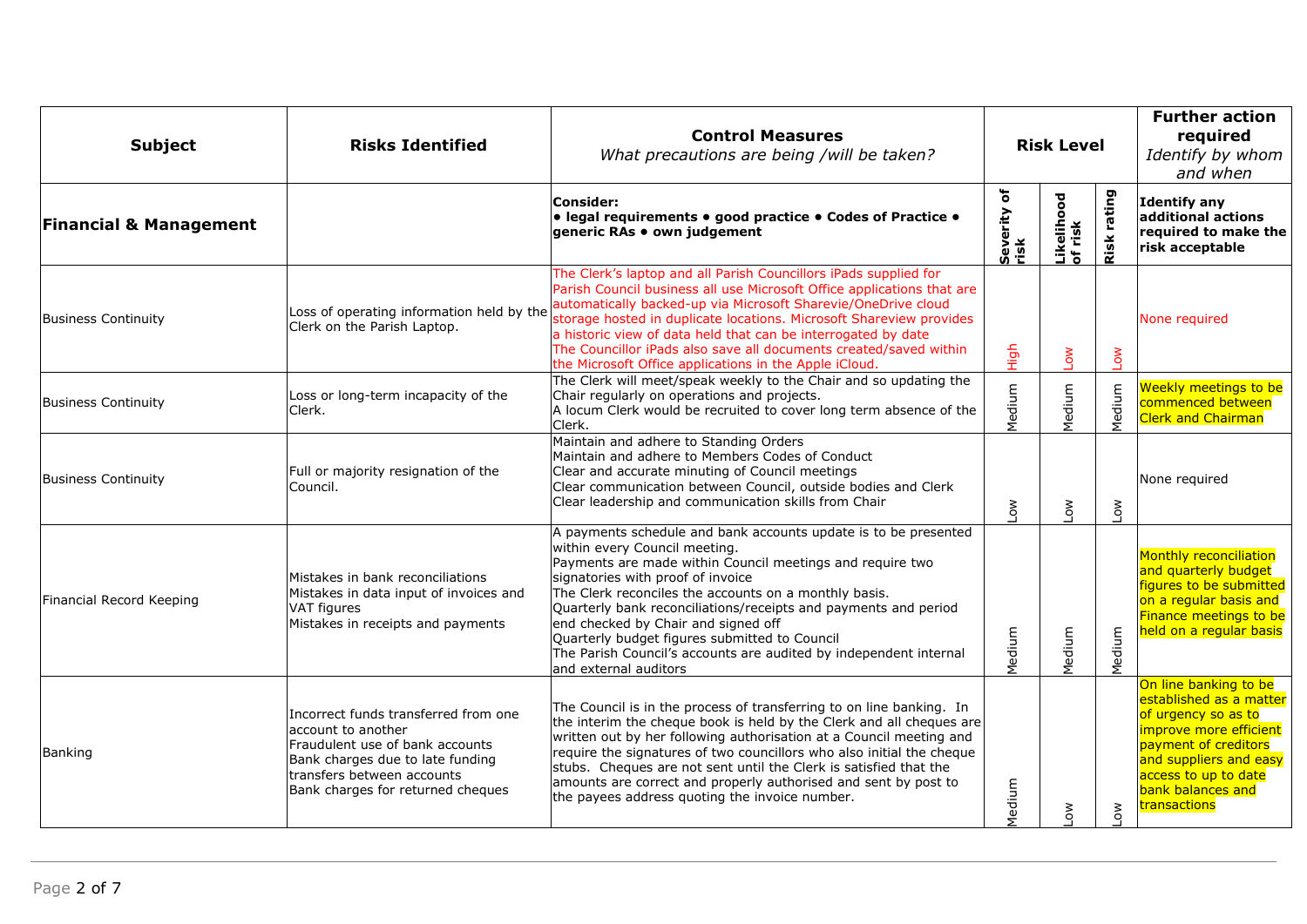| Grants and Funding        | Overspend on grants/funding received<br>for parish projects.<br>VAT exclusion from Grants/Funding<br>causing cash flow problems for Council<br>Not adhering to terms and conditions of<br>lany grants and funding received. | The Clerk will retain information on all grants and funds received<br>and advise Council regularly at meetings of the terms and<br>conditions that need to be met.                                                                                                                                                                                                                                                                                                                                                                                                                                                                                                                                                        | Medium | $\sum_{i=1}^{\infty}$ | $\sim$                 | A grant application<br>form has been<br>produced and terms<br>and conditions for the<br>application of a grant<br>are to be approved.<br><b>Terms and conditions</b><br>of any funding are<br>noted by the Clerk and<br>reported to Council. |
|---------------------------|-----------------------------------------------------------------------------------------------------------------------------------------------------------------------------------------------------------------------------|---------------------------------------------------------------------------------------------------------------------------------------------------------------------------------------------------------------------------------------------------------------------------------------------------------------------------------------------------------------------------------------------------------------------------------------------------------------------------------------------------------------------------------------------------------------------------------------------------------------------------------------------------------------------------------------------------------------------------|--------|-----------------------|------------------------|----------------------------------------------------------------------------------------------------------------------------------------------------------------------------------------------------------------------------------------------|
| Best Value Accountability | Overspend on services                                                                                                                                                                                                       | Three quotations are sought on any works over £?????<br>Where the value of works is between $E$ ?? and $E$ ?? then the Clerk<br>shall endeavour to obtain three quotes.<br>The Clerk will confirm the order for the work in writing to the<br>contractor so that it is clear what has been agreed.<br>The Clerk will check that all invoices submitted and that they agree<br>with orders issued.<br>No payment will be made to service providers by the Clerk until the<br>work has been verified as complete and as ordered.                                                                                                                                                                                            | Medium | $\mathsf{S}$          | $\mathop{\mathrm{SO}}$ | None required.                                                                                                                                                                                                                               |
| Precept                   | Adequacy of precept<br>Requirements not submitted in time to<br>Chichester District Council<br>Precept not received by Council                                                                                              | The Clerk prepares a budget update report including the actual<br>financial position and projected position to the financial year end<br>and indicative figures and costings which have been obtained on<br>services/works/projects for the following year.<br>Planning for precept begins three meetings prior to submission to<br>ADC.<br>In December the Council uses the budget update report to map out<br>the required monies for standing costs and projects for the<br>following year.<br>The agreed precept is proposed and seconded during the December<br>meeting.<br>The Clerk submits the precept amount to ADC by the end of<br>January.<br>The Clerk informs the Council when precept monies are received. | High   | δ                     | Medium                 | None Required.                                                                                                                                                                                                                               |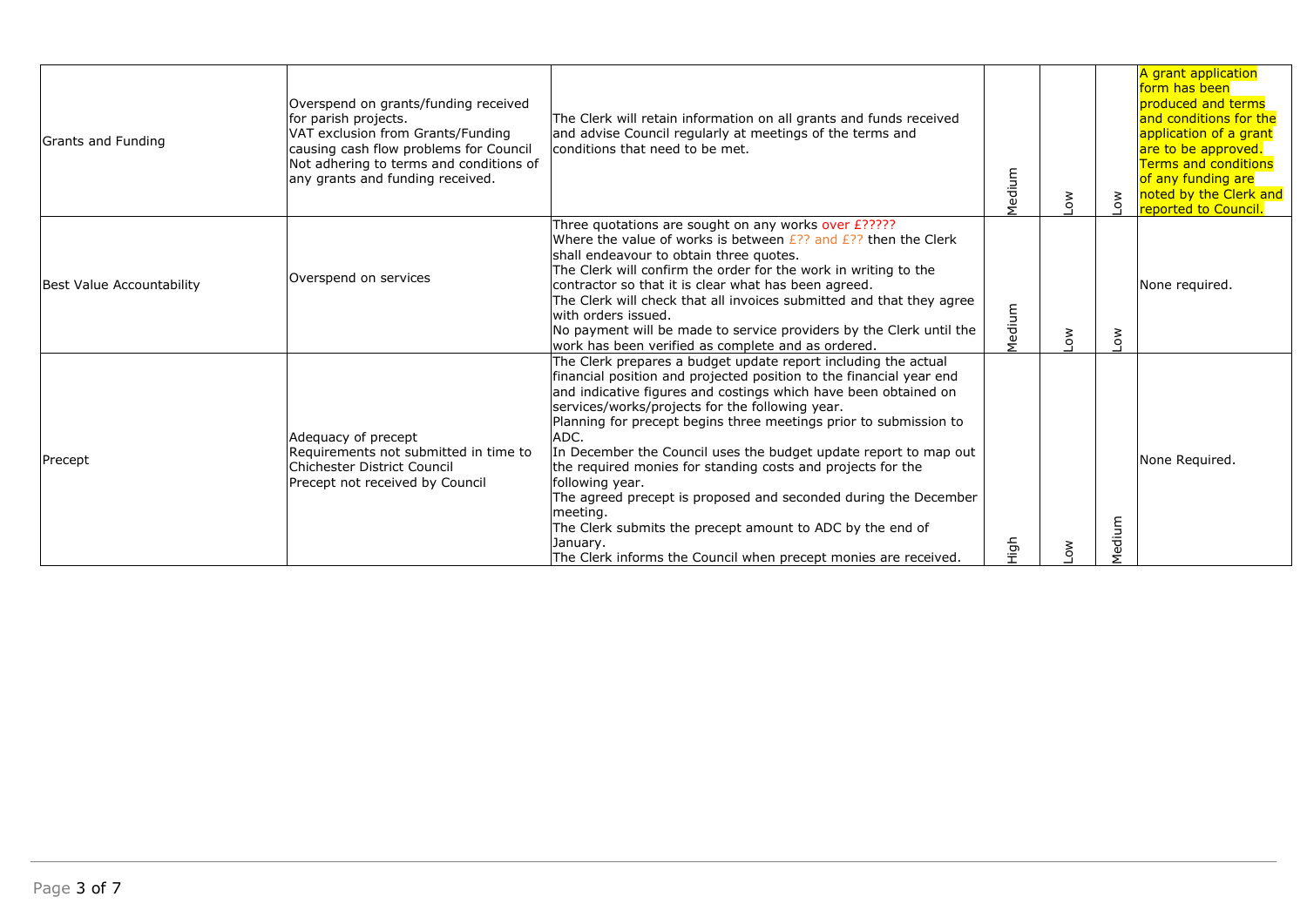| Salaries & Associated Costs | Salaries paid incorrectly<br>Wrong hours paid<br>Unpaid Tax and NI contributions<br>not for public consideration<br>Incorrect pension deductions<br>Reclaiming VAT | All salaries are paid net of Tax and NI through DM Payroll Services<br>Pension administration and deductions undertaken every quarter<br>The Clerks hours of work are detailed in the letter offering her<br>employment with APC as Clerk & RFO and hours worked will be<br>submitted in a timesheet on a monthly basis to the Council. The<br>Contract of Employment to be completed.<br>The Clerk has recently been entered into the LGPS and DM Payroll<br>Services provides regular schedules of contributions to the scheme<br>which the Clerk must send to WSCC and as RFO should scrutinise<br>that these and her payment of her salary are correct.<br>Data protection and sensitive information The Clerk must ensure that NI contributions are forwarded to HMRC<br>Any variation in salary/over time payment is arranged/agreed in a<br>Council meeting.<br>The Clerk must submit regular claims for the repayment of VAT in<br>accordance with financial regulations and report to the Council<br>when receipt of the same has been received<br>Within the Council's Standing Orders is a provision for the Chair to<br>request the public and press to leave a meeting due to the<br>confidential nature of the business.<br>Salaries are assessed and reviewed annually in April. | Medium           | $\sum_{i=1}^{n}$ | $\sum_{i=1}^{n}$ | Salary review to take<br>place at annual<br>appraisal in March<br>2021 ready for April<br>2021.<br><b>Clerk to submit</b><br>monthly time sheets;<br>reclaim VAT; finalise<br>the Contract of<br><b>Employment</b> and<br><b>investigation into</b><br>overpayment/non<br>payment of salary to be<br>undertaken and<br>resolved |
|-----------------------------|--------------------------------------------------------------------------------------------------------------------------------------------------------------------|-------------------------------------------------------------------------------------------------------------------------------------------------------------------------------------------------------------------------------------------------------------------------------------------------------------------------------------------------------------------------------------------------------------------------------------------------------------------------------------------------------------------------------------------------------------------------------------------------------------------------------------------------------------------------------------------------------------------------------------------------------------------------------------------------------------------------------------------------------------------------------------------------------------------------------------------------------------------------------------------------------------------------------------------------------------------------------------------------------------------------------------------------------------------------------------------------------------------------------------------------------------------------------------------------|------------------|------------------|------------------|---------------------------------------------------------------------------------------------------------------------------------------------------------------------------------------------------------------------------------------------------------------------------------------------------------------------------------|
| Employees                   | Fraud by staff<br>Actions undertaken by staff                                                                                                                      | Insurance includes Fidelity Guarantee cover of up to £50,000<br>indemnity.<br>The Council ensures that all staff receive relevant training and<br>reference books and access to advisory services such as SSALC (or<br>similar) to undertake their jobs correctly.<br>The Chair obtains employer references on previous employers of<br>the Clerk/RFO.<br>Annual appraisals to ascertain training needs take place for the<br>Clerk.                                                                                                                                                                                                                                                                                                                                                                                                                                                                                                                                                                                                                                                                                                                                                                                                                                                            | High             | $\sum_{i=1}^{n}$ | <b>NOT</b>       | Consider increasing the<br>level of Fidelity<br>Guarantee                                                                                                                                                                                                                                                                       |
| Councillor/Chair Allowances | Councillors overpaid                                                                                                                                               | Supporting documentation is submitted by Councillors when<br>claiming any travel or subsistence expenses to the Clerk and this is<br>approved in the payments section of Council meeting as noted on<br>the payments schedule.<br>The Clerk pays the Chair any Chairman's Allowance which is noted<br>on the payments schedule and authorised by Council.                                                                                                                                                                                                                                                                                                                                                                                                                                                                                                                                                                                                                                                                                                                                                                                                                                                                                                                                       | Medium           | 20W              | <b>NOT</b>       | None required.                                                                                                                                                                                                                                                                                                                  |
| Elections                   | Risk of an election cost in a contested<br>election                                                                                                                | When an election is due the Clerk will receive an estimate of the<br>likely costs of a contested election from Arun District Council and<br>provision will be made for this when setting the precept for the<br>vear.<br>Annual precept to start to build Election Cost reserves until a figure<br>of £4,000 is achieved.                                                                                                                                                                                                                                                                                                                                                                                                                                                                                                                                                                                                                                                                                                                                                                                                                                                                                                                                                                       | $\sum_{i=1}^{n}$ | δŅ               | $\sum_{i=1}^{n}$ | Reserves building not<br>in evidence                                                                                                                                                                                                                                                                                            |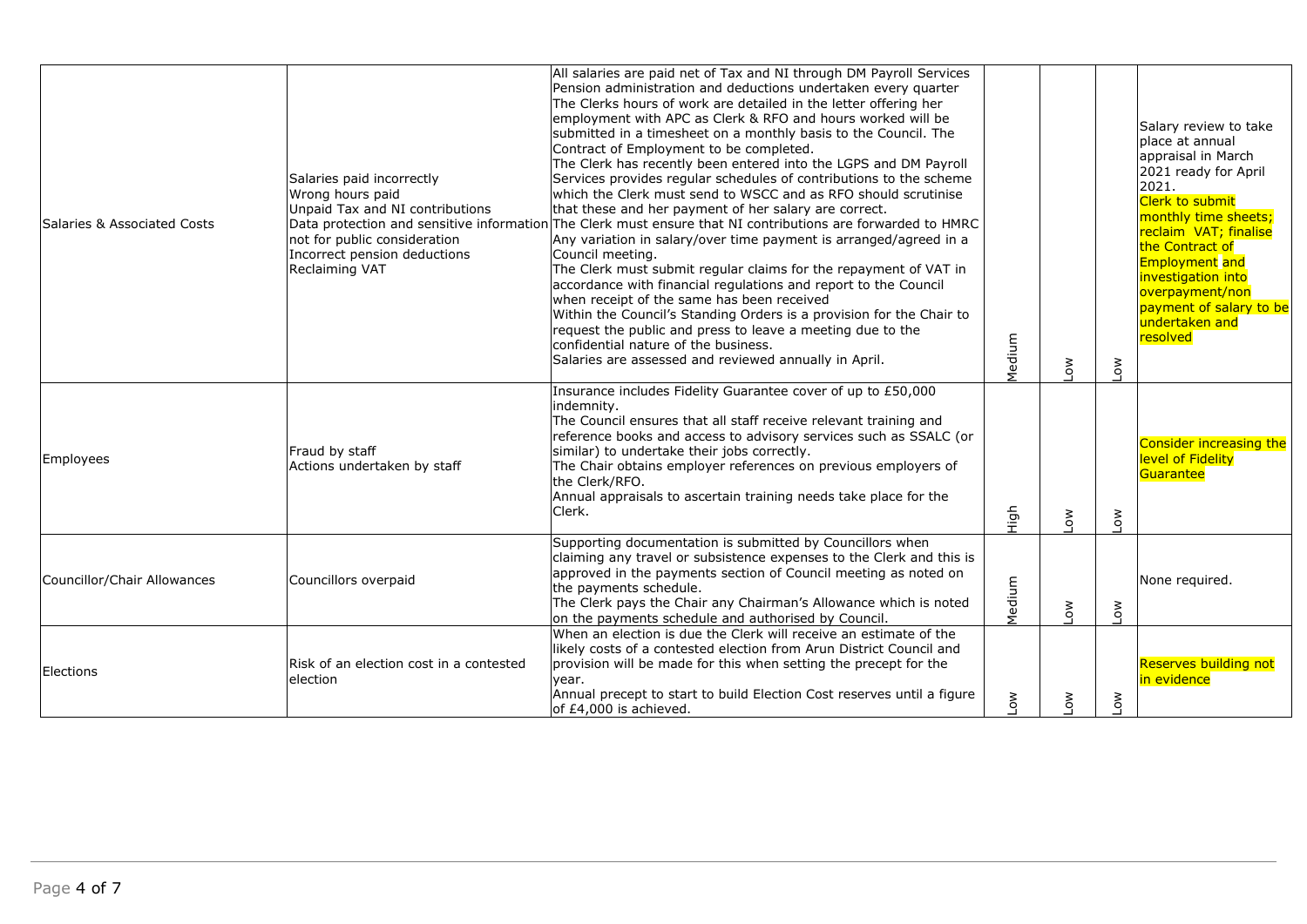| Assets                                                            | Loss/damage/deterioration to parish<br>assets                                                             | An annual review of the Parish Council assets is undertaken, and a<br>register of assets is kept and updated annually.                                                                                                                                                                                                                                                                                                                                                                                                                                                                                                                                                                                                                                                                                                                                         | $\frac{1}{2}$         | Mediu<br>$\mathbf{a}$ |                  | $\frac{1}{8}$ Assets to<br>$\frac{1}{8}$ E autumn<br>Assets to be checked in                                                                                                      |
|-------------------------------------------------------------------|-----------------------------------------------------------------------------------------------------------|----------------------------------------------------------------------------------------------------------------------------------------------------------------------------------------------------------------------------------------------------------------------------------------------------------------------------------------------------------------------------------------------------------------------------------------------------------------------------------------------------------------------------------------------------------------------------------------------------------------------------------------------------------------------------------------------------------------------------------------------------------------------------------------------------------------------------------------------------------------|-----------------------|-----------------------|------------------|-----------------------------------------------------------------------------------------------------------------------------------------------------------------------------------|
| <b>Equipment &amp; Land Owned</b><br><b>By The Parish Council</b> | <b>Risks Identified</b>                                                                                   | <b>Consider:</b><br>• legal requirements • good practice • Codes of Practice •<br>generic RAs ● own judgement                                                                                                                                                                                                                                                                                                                                                                                                                                                                                                                                                                                                                                                                                                                                                  | Severity<br>of risk   | Likelihood<br>of risk | Risk<br>rating   | <b>Identify any</b><br>additional actions<br>required to make the<br>risk acceptable                                                                                              |
| Annual Governance and Accountability<br>Return (AGAR)             | Not submitted within time limit or<br>queries answered within specified time<br>limits and so incur fines | AGAR is completed and signed by the Council and the Internal<br>Auditor and should be done so in accordance with the rules. It is<br>checked by the Internal Auditor and forwarded to the External<br>Auditor within the time limit and any queries on the Audit<br>responded to promptly.                                                                                                                                                                                                                                                                                                                                                                                                                                                                                                                                                                     |                       |                       |                  | Outstanding 20/21<br><b>AGAR query responses</b><br>are now with External<br><b>Auditor for review.</b>                                                                           |
| <i>Insurance</i>                                                  | Adequacy of cover.<br>Cost of cover.<br>Compliance with insurance terms and<br>conditions.                | A review to be undertaken before the time of the policy renewal of<br>all insurance arrangements in place. The Clerk to liaise with<br>insurance provider and inform Council.<br>The Clerk to obtain predicted insurance cover for following year<br>ready for October meeting and precept planning.                                                                                                                                                                                                                                                                                                                                                                                                                                                                                                                                                           | $\frac{1}{2}$         | Aedium                | edium            | <b>Clerk to update Council</b><br>on insurance levels in<br>place in April 2021                                                                                                   |
| Members Interests                                                 | Conflict of interest with Parish Council<br>Business.                                                     | Register of Members Interests Forms updated at least annually by<br>Council (May ACM).<br>Declaration of interests is an agenda item on all Council meetings to<br>prompt members of their duty.<br>Standing orders detail the correct procedure.                                                                                                                                                                                                                                                                                                                                                                                                                                                                                                                                                                                                              | Medium                | $\sum_{i=1}^{n}$      | $\delta$         | In place for new<br><b>Members</b>                                                                                                                                                |
| Minutes/Agendas/Statutory<br>Documents                            | Accuracy and legality of operations of<br>Council                                                         | Agendas are prepared by the Clerk and sent to the Council within<br>statutory time frames.<br>Agendas are publically displayed and uploaded to the Council<br>website by an outsourced person within the statutory time frames.<br>Minutes are prepared, circulated and displayed and uploaded to the<br>Council website by an outsourced person within the statutory time<br>frames.<br>Minutes are approved and signed at the following Council meeting.<br>The Clerk prepares statutory documents, and these are adopted<br>within Council meetings.<br>The Clerk consults with SSALC/NALC regarding statutory documents<br>to ensure compliance with legislation.<br>The Clerk regularly attends training/seminars to keep up to date of<br>legislative requirements.<br>Business at Council meeting managed by Chair or Vice Chair in<br>Chair's absence. | $\sum_{i=1}^{\infty}$ | $\tilde{\varepsilon}$ | $\sum_{i=1}^{n}$ | <b>New Policies including</b><br><b>Staff Discipline and</b><br><b>Staff Grievance, Grants</b><br>and others are in the<br>process of being<br>submitted for Council<br>approval. |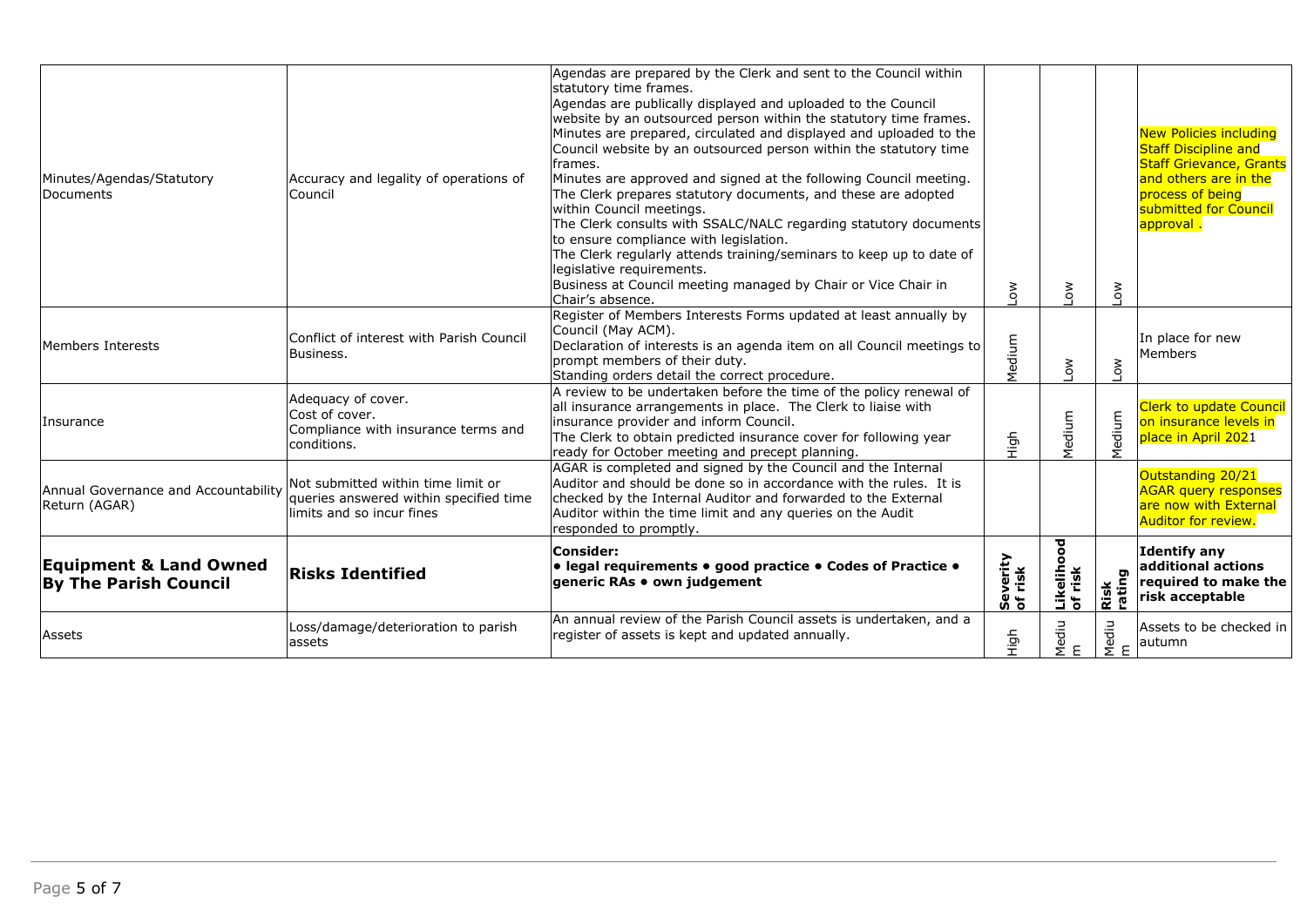| Maintenance                  | Risk/damage/injury to third parties                         | Playground equipment is checked monthly by ADC for safety and<br>damage and the reports forwarded to the Clerk. Any problems are<br>reported to the Clerk and added as an agenda item at the next<br>meeting.<br>All public amenity land is inspected regularly by a named Councillor<br>on the Council Roster and any requirement for maintenance (ie tree<br>maintenance/fencing) is reported to the Council<br>All repairs and relevant expenditure for these repairs are<br>actioned/authorised in accordance with the correct procedures of<br>the Parish Council.<br>All contractors for grounds maintenance must provide Public<br>Liability Insurance cover of £10m. The Clerk to check insurance is<br>in place correctly.<br>The Parish Council have insurance which includes: £10m Public<br>Liability. | High   | Medium           | Medium                | A Council roster for<br>inspecting public<br>amenity land and other<br>areas/assets to be<br>produced and actioned                                                               |
|------------------------------|-------------------------------------------------------------|--------------------------------------------------------------------------------------------------------------------------------------------------------------------------------------------------------------------------------------------------------------------------------------------------------------------------------------------------------------------------------------------------------------------------------------------------------------------------------------------------------------------------------------------------------------------------------------------------------------------------------------------------------------------------------------------------------------------------------------------------------------------------------------------------------------------|--------|------------------|-----------------------|----------------------------------------------------------------------------------------------------------------------------------------------------------------------------------|
| Allotments                   | Risk/damage/injury to third<br>parties/protection of income | The Council has an allotment working party and an allotment<br>association is being formed to manage the day to day operation of<br>the allotments and will include measures to control hazardous<br>rubbish; pesticides and fertilisers; vermin; bonfires rubbish /waste;<br>good husbandry of the allotments. A member (Councillor) of the<br>allotment working party will carry out regular inspections to report<br>any hazards regarding fencing/barbed wire; uneven paving stones<br>any sharp materials or debris likely to be harmful; correct use of<br>the allotments. Reports to be submitted to the Finance Committee.<br>Annual tenancy agreements to be issued and monies to be collected<br>and separately identified in the accounts.                                                              |        |                  |                       | <b>Allotment Association</b><br>to be formed and a<br>member of the<br><b>Allotment Working</b><br>Party to be named as<br>the Councillor<br>responsible for the<br>inspections. |
| Notice Boards                | Risk of injury                                              | The Parish Council has seven notice boards sited around the parish.<br>All are to be inspected regularly by a named Councillor on the<br>Council Roster and any repair/maintenance requirements brought to<br>the attention of the Parish Council.<br>Keys to the boards are held by Councillor ?????                                                                                                                                                                                                                                                                                                                                                                                                                                                                                                              | Medium | Medium           | Medium                | A Council roster for<br>inspecting public<br>amenity land and other<br>areas/assets to be<br>produced and actioned                                                               |
| <b>Meeting Locations</b>     | Adequacy<br>Health & Safety                                 | The Parish Council meetings are held at ACSC which has public<br>access for other events.<br>The venue is considered adequate for the Clerk, Parish Council and<br>members of the public who attend from comfort and health and<br>safety aspects.<br>There is enough parking available at the location for the meetings.                                                                                                                                                                                                                                                                                                                                                                                                                                                                                          | Medium | $\sum_{i=1}^{n}$ | $\sum_{i=1}^{\infty}$ | None required.                                                                                                                                                                   |
| Council Records (paper)      | Loss through:<br>Fire<br>Theft<br>Damage                    | The Parish Council Minutes and Accounts are at the Clerk's home.<br>Documents received in paper format are scanned and included in<br>the appropriate meeting folder or invoice file. Originals of paper<br>documents are retained on file                                                                                                                                                                                                                                                                                                                                                                                                                                                                                                                                                                         | Medium | $\sum_{i=1}^{n}$ | $\sum_{i=1}^{n}$      | None required                                                                                                                                                                    |
| Council Records (electronic) | Loss through:<br>Fire<br>Theft<br>Corruption of Computer    | The Parish Council's electronic records are stored on the Council's<br>laptop computer used by the Clerk.<br>The Clerk's laptop and all Parish Councillors iPads supplied for<br>Parish Council business all use Microsoft Office applications that are<br>automatically backed-up via Microsoft Shareview/OneDrive cloud<br>storage hosted in duplicate locations. Microsoft Shareview provides<br>a historic view of data held that can be interrogated by date                                                                                                                                                                                                                                                                                                                                                  | High   | $\sum_{i=1}^{n}$ | $\sim$                | None required                                                                                                                                                                    |